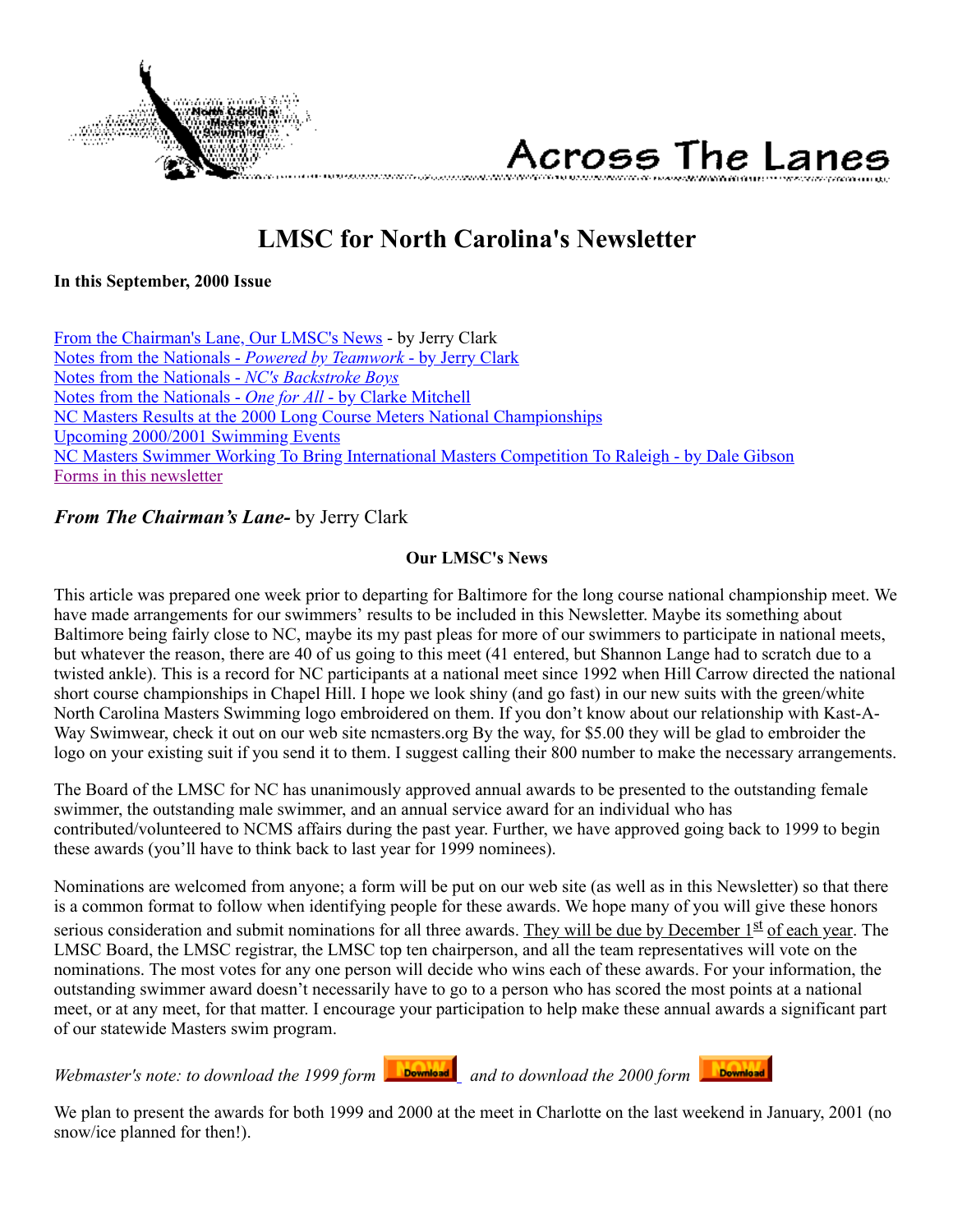We hope many of you will participate in the short course meters meet in Hillsborough October 21<sup>st</sup>. This is a great meet, and it's a fun day at a great pool. Meet information/entry form is on the web site, and for those of you whose email addresses we don't have, it is included with your snail mail "Across The Lanes" Newsletter.

That brings up another subject, which is financial in nature. We can really save some significant money if we could put our Newsletter only on our web site each quarter. The 77% of you who have e-mail addresses are receiving notification of the website Newsletter by e-mail this time. Please update any e-mail address change to George Simon at ncregistrar@usms.org so he can keep the database correct. It will be USMS Registration renewal time shortly (George usually gets these out a couple of months before December 31<sup>st</sup>). Please print your e-mail addresses legibly for him on your renewal form. I plan to push for delivering the Newsletter notification each quarter by e-mail to our board, even though many of us (me included) enjoy receiving and reading a hardcopy. I'd rather do this than suggest a dollar or two increase in the annual fee. I'm sure we'll have a lively discussion about this at our upcoming LMSC meeting(s).

Thanks to those of you who remembered to pull for us in Baltimore August 17-20, and I look forward to seeing many of you at the Hillsborough Fall Invitational in October.

To return to *Across The Lanes* Table of Contents

## 

**Notes From The Nationals**

## **POWERED BY TEAMWORK** by Jerry Clark

<span id="page-1-0"></span>Well, Jim has held the newsletter until I got home, so I get to tell you that the women, men and combined team all finished 3<sup>rd</sup> at the national championship meet. Further, John Murphy (back), John Kortheuer (breast), Mitch Mitchell (fly) and Dick Webber (free) stepped up to the occasion and set a new state, national and world record in the 280+ bracket of the 200 medley relay. Their time was almost 2 full seconds faster than the previous record. Fritz Lehman made 3 attempts at the 50m back world record in the 40-44 age group, and came within :03 of making it. What valiant efforts, especially when everyone on your team knows you're trying for a new record. Congratulations, not only to these guys, but to all who gave it their best and to the many who had personal best times.

I dwell on teamwork when writing about these meets, and it was prevalent again. Jon Klein did another masterful job of setting up relay teams before the meet commenced, and there is no doubt that this organized approach led to maximization of points over the 4 days of the meet. Next year's meets are in Santa Clara, CA in May for short course, and Federal Way, WA in August for long course. Air fare to San Francisco and Seattle may not be too high if you search for ticket bargains. Both are great pools with experienced organizations who have conducted many national events, and both locations are fun vacation areas. Give some thought to training over the winter and participating next year. I am proud to have been with the team in Baltimore and look forward to competing with these teammates again in the future.



To return to *Across The Lanes* Table of Contents

## **NC'S BACKSTROKE BOYS**

<span id="page-1-1"></span>Call them the "Backstroke Boys." North Carolina swimmers Alan Godfrey, Jon Klein and Fritz Lehman dominated the men's 40-44 backstroke events at the USMS Long Course Nationals held in Baltimore from Aug. 17-20. At least two North Carolina swimmers placed in the top five in all three backstroke events in their age group: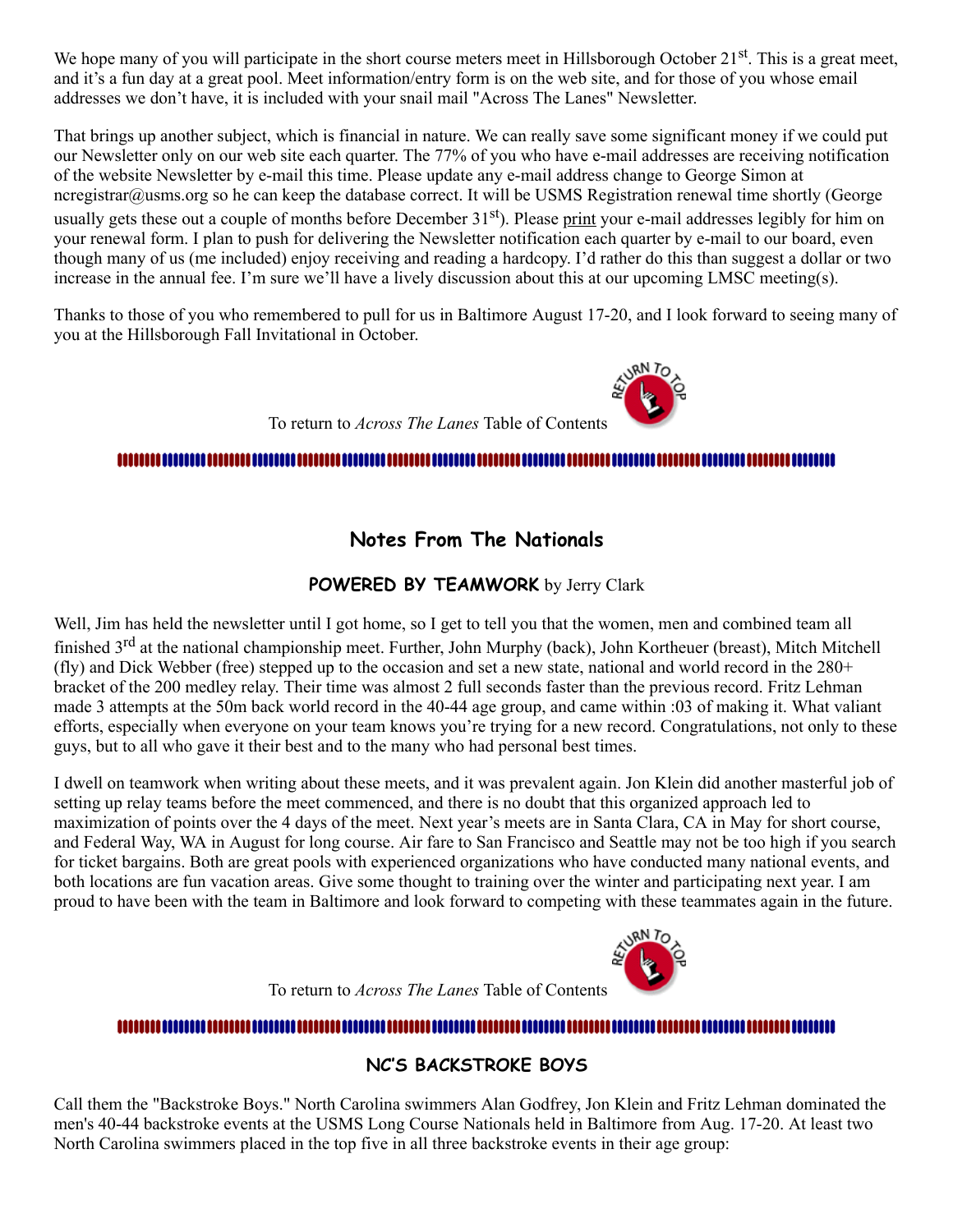- In the 50-meter back, Fritz finished first at 28.72 (just .03 shy of the world record) and Jon was fourth at 30.92.
- In the 100-meter back, Fritz finished first again at 1:02.89. Jon was fourth at 1:06.63, and Alan was fifth at 1:07.13
- In the 200-meter back, Godfrey was second at 2:24.67 and Klein was third at 2:30.14.

Lehman, 41, swam at the University of Oklahoma from 1976-80. He was a Big Eight champion in the 100- and 200 yard backstrokes. After a break from swimming, Lehman returned in 1989 to set short-course meters world records in the 100 and 200 back. He got back in the pool again in 1997 and has made routine Top 10 appearances ever since. He trains in Raleigh with RAM.

Godfrey, 43, also trains with RAM and has just stepped down after five years as a member of RAM's governing board. He was the director for RAM's long-course meet in July - the state's only LCM meet this year - running the meet and still swimming a full slate of events. Alan also has posted Top 10 rankings. As an age group swimmer in Australia, Alan trained under the legendary coach Forbes Carlisle.

Klein, 42, swam at Johns Hopkins University from 1975-79. He returned to swimming in 1991. He began training seriously for the 1992 nationals held in Chapel Hill, where he posted lifetime bests in freestyle and placed in the top five in his backstroke events. Klein is now a fixture in Top 10 rankings. Earlier this year, he participated in a Masters camp at the U.S. Olympic training center. Klein trains in Chapel Hill with NCAM.

While Godfrey, Klein and Lehman chalked up point after point in the backstroke events in Baltimore, they aren't North Carolina's only national-caliber backstrokers in the men's 40-44 age group: Joe Rhyne, 41, of Winston-Salem, has been ranked in the Top 10 in the 200 backstroke. In fact, his third-place swim at last summer's long-course nationals in Minneapolis - 2:19.13 - would have won the event this year in Baltimore. And Bill Davis, 42, who trains with Klein in Chapel Hill, also has been ranked in the Top 10 in backstroke events. Davis still holds state records in the men's 30-34 200-yard back (1:58.24 in 1992) and the men's 35-39 200-yard back (2:00.64, in 1995).



To return to *Across The Lanes* Table of Contents

## 

**… ONE FOR ALL** By Clarke Mitchell

<span id="page-2-0"></span>There wasn't any particular strategy involved in our relay. I just swam the fly leg because they told me to!! As far as strategy is concerned, after they told me which leg to swim, they just said "when John touches the wall, get in there and get to the other end as quick as you can." It's exciting to even be swimming for a possible record and even more so when you're competing on a team of proven winners, like those other three. I'm very proud of them and thankful I could do my part.



To return to *Across The Lanes* Table of Contents

## <span id="page-2-1"></span>,,,,,,,,,,,,,,,,,,,,,,,,,,,,,,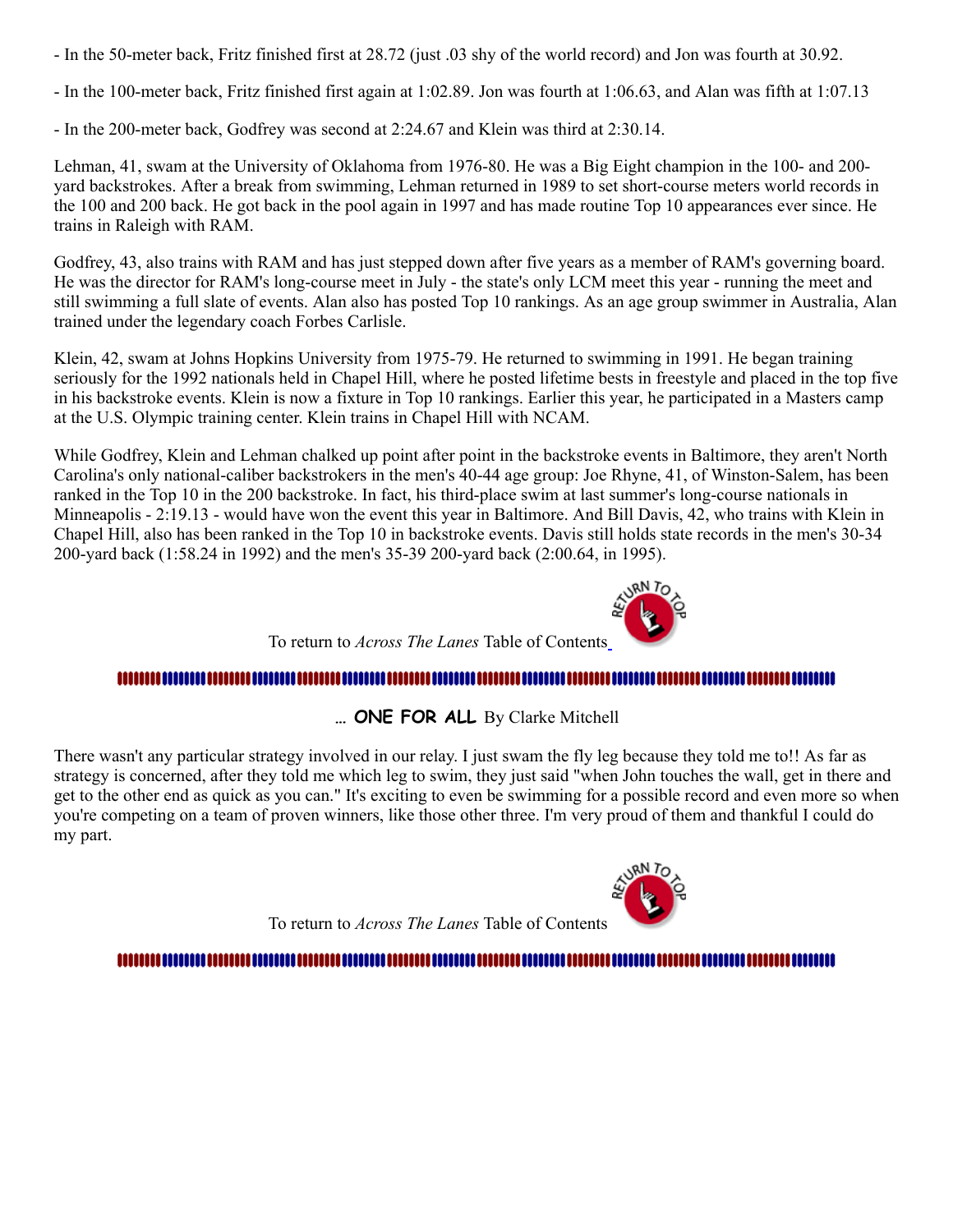

## **NC MASTERS RESULTS AT THE**

## **2000 USMS LONG COURSE METERS**

## **NATIONAL CHAMPIONSHIPS**

## **August 17-20**

#### **Baltimore, Maryland**

Congratulations to all participants for a fine meet! This was the largest long course championship in the history of USMS, with 1380 swimmers entered. There were 77 USMS and 51 world record breaking performances in the meet by 33 individual swimmers and 7 relay teams.

| AGE<br><b>GROUP</b> | <b>NAME</b>       | <b>EVENT / TIME / PLACE</b>                                                                                                                                    |  |  |
|---------------------|-------------------|----------------------------------------------------------------------------------------------------------------------------------------------------------------|--|--|
|                     | <b>WOMEN</b>      |                                                                                                                                                                |  |  |
| $25-29$             | Bruch, Rebecca    | 400 IM / 5:20.34 / 1st; 100 Breast / 1:15.89 / 1 <sup>st</sup> *; 200 Breast / 2:45.04 / 1 <sup>st</sup> *; 200<br>IM / 2:29.70 / 1st; 50 Breast / 34.73 / 1st |  |  |
| 30-34               | Hageman, Heather  | 50 Back / 33.29 / 1st; 50 Fly / 31.04 / 1st; 50 Free / 27.35 / 1st; 50 Breast / 41.93 /<br>10th; 100 Free / 1:00.66 / 1st                                      |  |  |
| $35 - 39$           | Geiss, Angelique  | 50 Back / 39.53 / 9th; 100 Breast / 1:34.45 / 14th; 200 Breast / 3:32.89 / 13th; 50<br>Free / 31.90 / 13th; 50 Breast / 43.38 / 12th                           |  |  |
|                     | Haugh, Sue        | 800 Free / 10:48.18 / 3rd; 200 Free / 2:32.55 / 11th; 100 Breast / 1:31.83 / 9th; 200<br>IM / 2:53.42 / 12th; 400 Free / 5:12.60 / 8th                         |  |  |
|                     | Speight, Peggy    | 1500 Free / 20:49.44 / 4th; 200 Free / 2:29.83 / 10th; 50 Free / 31.24 / 10th; 400 Free<br>/ 5:17.34 / 9th; 100 Free / 1:07.26 / 9th                           |  |  |
| $40 - 44$           | Stott, Kim        | 50 Back / 40.74 / 13th; 50 Fly / 37.45 / 20th; 100 Back / 1:26.52 / 11th; 50 Breast /<br>45.03 / 16th; 200 Back / 3:07.45 / 9th                                |  |  |
| 45-49               | Amick, Beverly    | 800 Free / 11:10.40 / 3 <sup>rd</sup> ; 400 IM / 6:20.22 / 4th; 200 Fly / 2:59.65 / 3rd; 400 Free /<br>5:26.39 / 2nd; 100 Fly / 1:18.86 / 5th                  |  |  |
|                     | Medearis, Rebecca | 1500 Free / 29:42.99 / 11 <sup>th</sup> ; 100 Breast / 1:55.19 / 10th; 200 Breast / 4:09.47 / 11 <sup>th</sup>                                                 |  |  |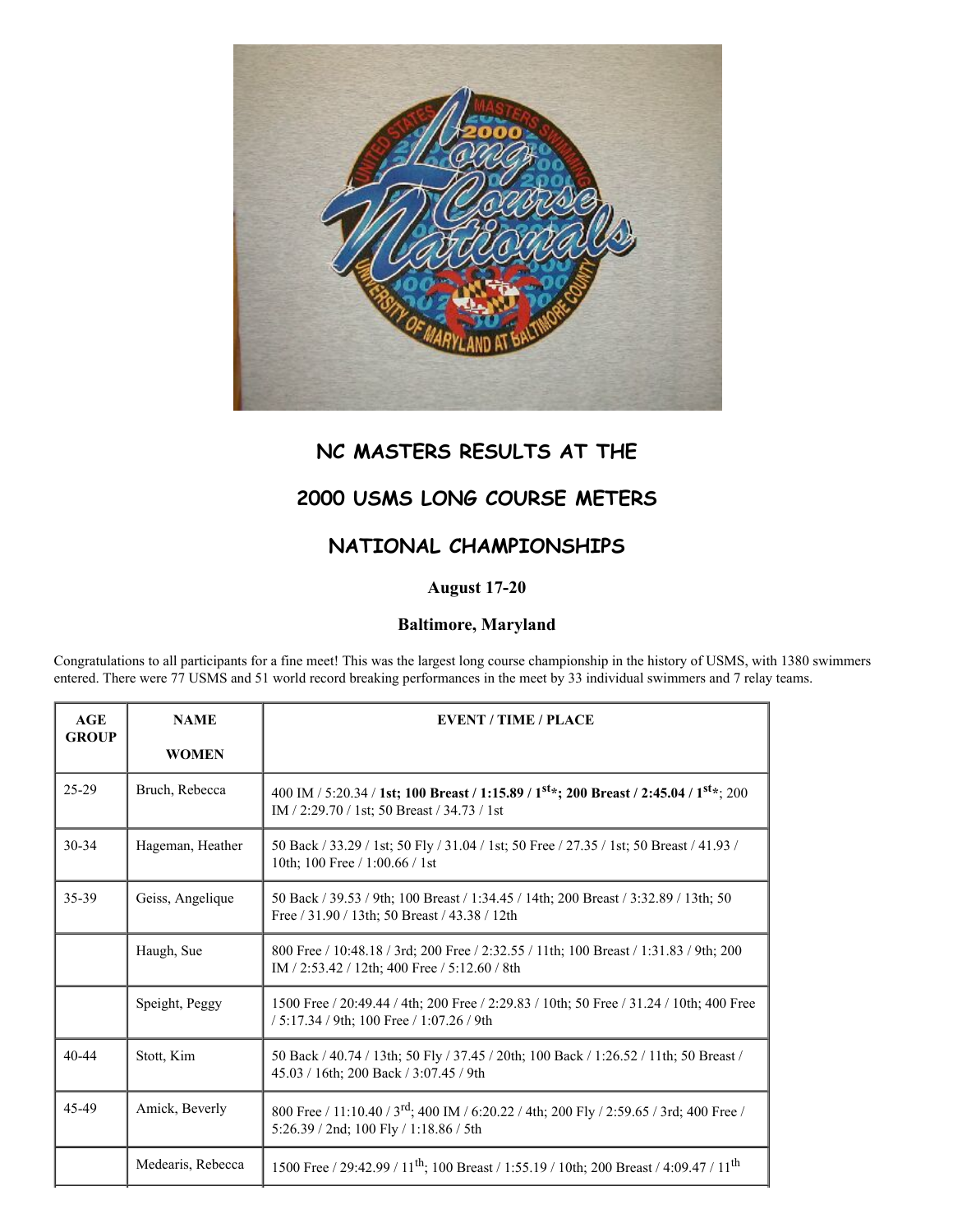|       | Sansbury, Mary             | 100 Breast / 1:41.12 / 6th; 200 Breast / 3:35.13 / 6th; 50 Free / 33.94 / 16th; 50<br>Breast / 45.92 / 7th; 100 Free / 1:17.77 / 14th |
|-------|----------------------------|---------------------------------------------------------------------------------------------------------------------------------------|
| 55-59 | Freeman, Sunny             | 50 Back / 49.69 / 6th; 50 Free / 39.96 / 4th; 100 Free / 1:38.82 / 5th                                                                |
| 60-64 | Newell, Sally              | 100 Breast / 1:44.69 / 3rd; 50 Free / 38.12 / 2nd; 50 Breast / 46.89 / 2nd; 200 IM /<br>3:41.44 / 3rd                                 |
| 65-69 | Robbins-Bonitz,<br>Suzanne | 50 Back / 48.45 / 2nd; 100 Back / 1:53.61 / 1st; 50 Free / 45.63 / 5th; 50 Breast /<br>59.60 / 7th; 200 Back / 4:17.04 / 1st          |
|       | <b>MEN</b>                 |                                                                                                                                       |
| 30-34 | Doan, Brian                | 50 Back / 33.34 / 11th; 100 Breast / 1:10.01 / 3rd; 200 Breast / 2:37.18 / 5th; 200 IM<br>/ 2:33.83 / 15th; 50 Breast / 31.21 / 1st   |
|       | Murray, Jeff               | 400 Free / 4:26.52 / 2nd; 50 Free / 24.80 / 4th; 200 IM / 2:32.65 / 14th; 100 Fly /<br>1:00.42 / 3rd; 100 Free / 54.43 / 2nd          |
|       | Flowe, Layne               | 100 Breast / 1:27.25 / 21; 200 Breast / 3:13.87 / 17th; 100 Free / 1:10.07 / 29th                                                     |
|       | Kucharski, Mike            | 50 Fly / 30.34 / 20th; 50 Free / 29.25 / 32nd; 50 Breast / 39.75 / 22nd                                                               |
| 35-39 | McCutchan,<br>Michael      | 50 Free / 27.42 / 14th; 200 IM / 2:36.68 / 7th; 100 Free / 1:00.29 / 11th                                                             |
|       | Celii, Michael             | 100 Breast / 1:20.59 / 15th; 200 Breast / 3:01.72 / 10th; 50 Free / 29.66 / 26th; 50<br>Breast / 36.31 / 17th                         |
|       | Reece, Jeff                | 100 Breast / 1:16.76 / 10th; 200 Breast / 2:49.72 / 6th; 50 Breast / 34.70 / 12th                                                     |
| 40-44 | Kennedy, Gene              | 50 Free / 28.63 / 23rd; 50 Breast / 39.64 / 19th; 100 Free / 1:04.37 / 21st; 200 Free /<br>2:31.78 / 19th; 50 Fly / 33.13 / 31st      |
|       | Lehman, Fritz              | 50 Back / 28.72 / 1st; 50 Fly / 27.87 / 9th; 100 Back / 1:02.89 / 1st; 100 Fly / 1:03.77<br>/ 7th; 100 Free / 56.30 / 3rd             |
|       | Godfrey, Alan              | 200 Free / 2:11.16 / 7th; 400 Free / 4:44.88 / 7th; 100 Back / 1:07.13 / 5th; 200 Back<br>/ 2:24.67 / 2nd; 100 Free / 58.48 / 9th     |
|       | Klein, Jonathan            | 50 Back / 30.92 / 4th; 50 Fly / 28.03 / 12th; 100 Back / 1:06.63 / 4th; 200 Back /<br>2:30.14 / 3rd; 100 Free / 58.97 / 11th          |
| 45-49 | Carrow, Hill               | 200 Fly / 2:52.79 / 10th; 50 Fly / 30.82 / 19th; 50 Free / 27.44 / 11th; 100 Fly /<br>1:10.05 / 12th                                  |
|       | Facchine, Kevin            | 800 Free / 10:17.18 / 4th; 200 Free / 2:15.01 / 6th; 400 Free / 4:54.83 / 7th; 200 IM /<br>2:38.83 / 15th; 100 Fly / 1:08.51 / 10th   |
|       | Bober, Richard             | 50 Back / 31.19 / 3rd; 100 Back / 1:08.50 / 2nd; 50 Free / 27.18 / 9th; 200 Back /<br>2:29.95 / 2nd                                   |
| 50-54 | Glotzer, Robert            | 50 Fly / 34.22 / 19th; 50 Free / 30.37 / 23rd; 100 Fly / 1:24.48 / 11th; 100 Free /<br>1:09.57 / 17th                                 |
|       | Glass, Ernie               | 50 Back / 36.45 / 13th; 200 Free / 2:34.32 / 18th; 50 Fly / 31.53 / 15th; 50 Free /<br>29.15 / 19th; 100 Free / 1:05.30 / 10th        |
|       | Gonzalez, Jorge            | 1500 Free / 19:36.66 / 3rd; 200 Free / 2:21.54 / 9th; 400 Free / 5:00.22 / 6th; 50 Free<br>/ 28.79 / 14th                             |
| 55-59 | Barden, Steve              | 100 Breast / 1:29.39 / 7th; 200 Breast / 3:15.40 / 6th                                                                                |
|       | McGrain, Peter             |                                                                                                                                       |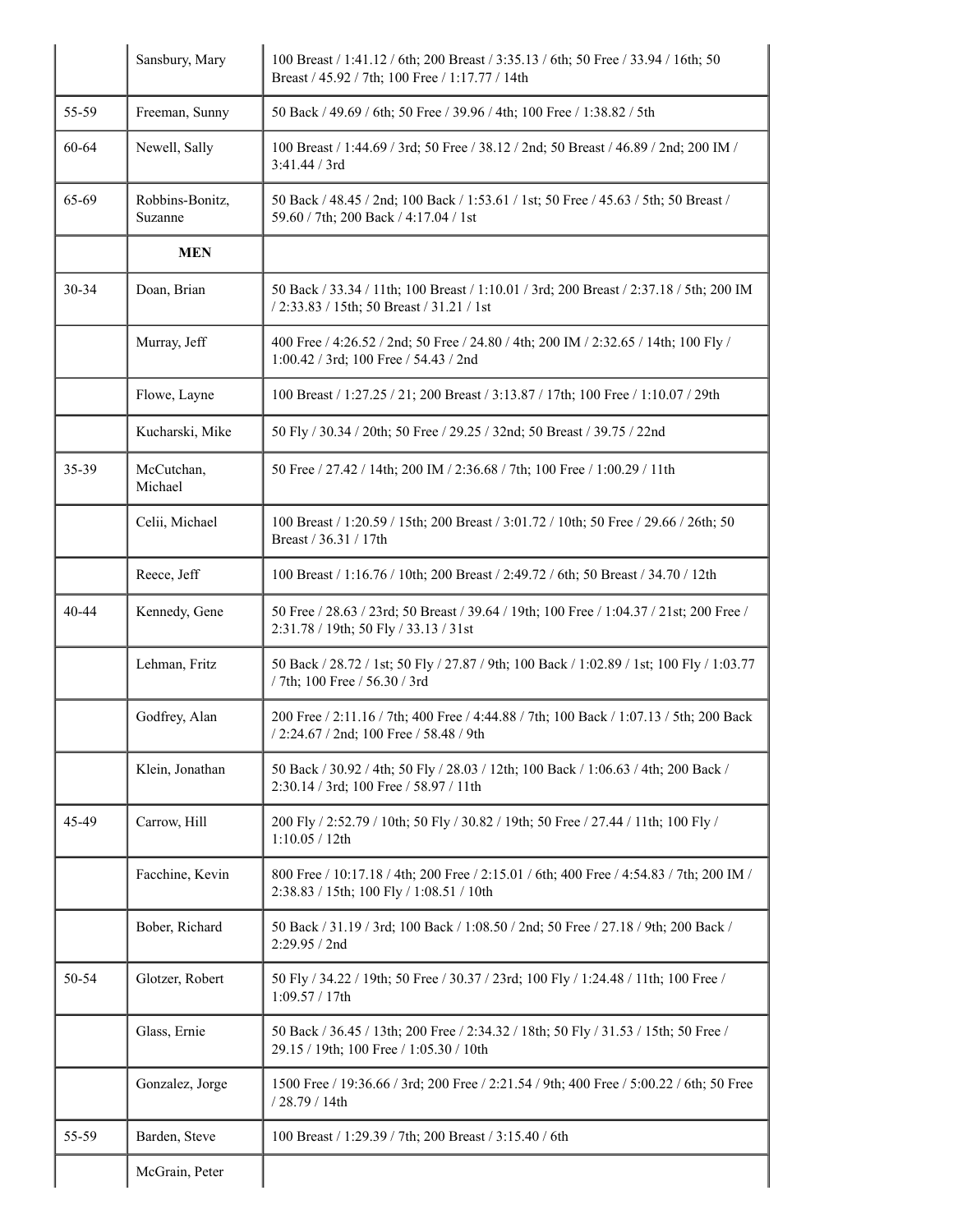|           |                   | 50 Fly / 32.61 / 6th; 50 Free / 29.61 / 10th; 800 Free / 12:05.48 / 5th; 200 Free /<br>$2:39.58 / 15$ th                           |
|-----------|-------------------|------------------------------------------------------------------------------------------------------------------------------------|
|           | White, Bernard    | 50 Fly / 33.06 / 7th; 50 Free / 31.59 / 14th                                                                                       |
| 60-64     | Macartney, Norman | 400 IM / 8:22.91 / 6th; 200 Fly / 4:58.39 / 5th; 200 Breast / 4:12.95 / 4th                                                        |
|           | Clark, Jerry      | 800 Free / 11:30.07 / 1st; 200 Free / 2:31.76 / 2nd; 400 Free / 5:25.13 / 2nd; 50 Free /<br>28.52 / 2nd; 100 Free / 1:04.41 / 2nd  |
| 65-69     | Mitchell, Clarke  | 50 Back / 37.83 / 2nd; 50 Fly / 37.29 / 6th; 100 Back / 1:25.22 / 2nd; 200 Back /<br>3:08.47 / 1st                                 |
|           | Kortheuer, John   | 100 Breast / 1:30.62 / 2nd; 200 Breast / 3:30.77 / 2nd; 50 Breast / 38.05 / 1st                                                    |
| $70 - 74$ | Webber, Dick      | 50 Fly / 39.92 / 3rd; 50 Free / 31.94 / 2nd                                                                                        |
| 75-79     | Murphy, John      | 50 Back / 44.79 / 2nd; 100 Back / 1:41.08 / 2nd; 50 Free / 36.01 / 4th; 200 Back /<br>$3:53.14 / 2nd$ ; 100 Free $/ 1:28.09 / 3rd$ |



**New Men's 280+ 200M Medley Relay world record holders:**

John Murphy, John Kortheuer, Clarke Mitchell, and Dick Webber

| <b>RELAY EVENTS</b> |                  |                        |                                                                         |  |
|---------------------|------------------|------------------------|-------------------------------------------------------------------------|--|
| AGE<br><b>GROUP</b> | <b>EVENT</b>     | TIME /<br><b>PLACE</b> | <b>TEAM</b>                                                             |  |
| $100+$              | Mixed 200 Medley | 2:00.61 / 1st          | Murray, Jeff; Bruch, Rebecca; Doan, Brian; Hageman, Heather             |  |
| $120+$              | Mixed 200 Free   | 1:46.94 / 1st          | Murray, Jeff; Bruch, Rebecca; McCutchan, Michael; Hageman,<br>Heather   |  |
| $120+$              | Mixed 200 Medley | 2:17.79/13             | Lehman, Fritz; Geiss, Angelique ; Kucharski, Mike; Sansbury,<br>Mary    |  |
| $160+$              | Mixed 200 Free   | 1:53.77 / 2nd          | Klein, Jonathan; Speight, Peggy; Haugh, Sue; Lehman, Fritz              |  |
| $160+$              | Mixed 200 Free   | 2:03.46 / 9th          | Glotzer, Robert; Sansbury, Mary R; Geiss, Angelique; Facchine,<br>Kevin |  |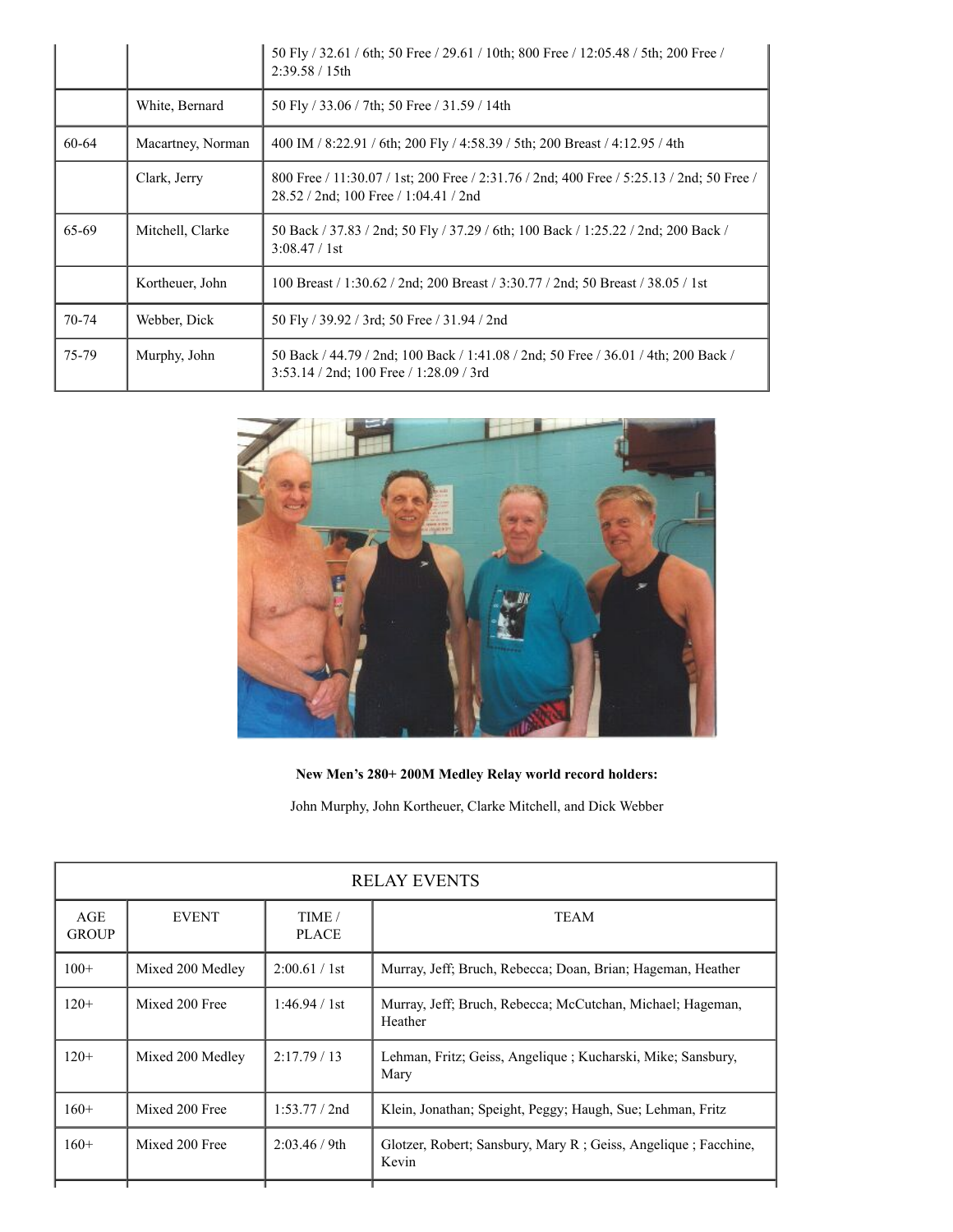| $160+$                 | Mixed 200 Medley | 2:11.86 / 7th           | Klein, Jonathan; Reece, Jeff; Haugh, Sue; Speight, Peggy                      |
|------------------------|------------------|-------------------------|-------------------------------------------------------------------------------|
| $200+$                 | Mixed 200 Free   | 2:04.49 / 4th           | Clark, Jerry; Stott, Kim; Amick, Beverly; Glass, Ernie                        |
| $200+$                 | Mixed 200 Medley | 2:26.47 / 8th           | Bober, Richard; Newell, Sally; Stott, Kim; Clark, Jerry                       |
| $240+$                 | Mixed 200 Free   | 2:31.87 / 5th           | Gonzalez, Jorge; Robbins-Bonitz, Suzanne; Freeman, Sunny;<br>Murphy, John     |
| $240+$                 | Mixed 200 Medley | 2:45.61 / 5th           | Murphy, John; Medearis, Rebecca; Amick, Beverly; Webber, Dick                 |
| $240+$                 | Mixed 200 Medley | 2:49.23 / 6th           | Robbins-Bonitz, Suzanne; Kortheuer, John; Mitchell, Clarke;<br>Freeman, Sunny |
| $160+$                 | Men 200 Free     | 1:45.43 / 3rd;          | Lehman, Fritz; Facchine, Kevin; Godfrey, Alan; Klein, Jonathan                |
| $160+$                 | Men 200 Medley   | 1:59.20 / 4th           | Lehman, Fritz E, Reece, Jeff ; Godfrey, Alan F, Klein, Jonathan               |
| $200+$                 | Men 200 Free     | 1:54.66 / 3rd           | Glass, Ernie; Clark, Jerry; Kennedy, Gene; Carrow, Hill                       |
| $200+$                 | Men 200 Free     | 1:58.55 / 8th           | Gonzalez, Jorge; McGrain, Peter; Celii, Michael; White, Bernard               |
| $200+$                 | Men 200 Medley   | 2:12.76 / 5th           | Carrow, Hill; Gonzalez, Jorge; Facchine, Kevin; Clark, Jerry                  |
| $200+$                 | Men 200 Medley   | 2:18.64 / 7th           | Glass, Ernie; Celii, Michael; McGrain, Peter; White, Bernard                  |
| $280+$                 | Men 200 Free     | 2:12.94 / 1st           | Mitchell, Clarke; Murphy, John; Kortheuer, John; Webber, Dick                 |
| $280+$                 | Men 200 Medley   | $2:31.54 / 1^{st_{**}}$ | Murphy, John T, Kortheuer, John; Mitchell, Clarke; Webber, Dick               |
| $120+$                 | Women 200 Free   | 2:00.50 / 2nd           | Bruch, Rebecca; Hageman, Heather; Speight, Peggy; Haugh, Sue                  |
| $120+$                 | Women 200 Medley | 2:14.27 / 3rd           | Hageman, Heather; Bruch, Rebecca; Haugh, Sue; Speight, Peggy                  |
| $160+$                 | Women 200 Free   | 2:14.09 / 9th           | Geiss, Angelique; Stott, Kim; Amick, Beverly; Sansbury, Mary                  |
| $160+$                 | Women 200 Medley | 2:39.59 / 10th          | Stott, Kim; Medearis, Rebecca; Amick, Beverly; Geiss, Angelique               |
| $200+$                 | Women 200 Free   | 2:46.93 / 8th           | Freeman, Sunny; Newell, Sally; Robbins-Bonitz, Suzanne;<br>Medearis, Rebecca  |
| * USMS NATIONAL RECORD |                  |                         |                                                                               |
| ** USMS WORLD RECORD   |                  |                         |                                                                               |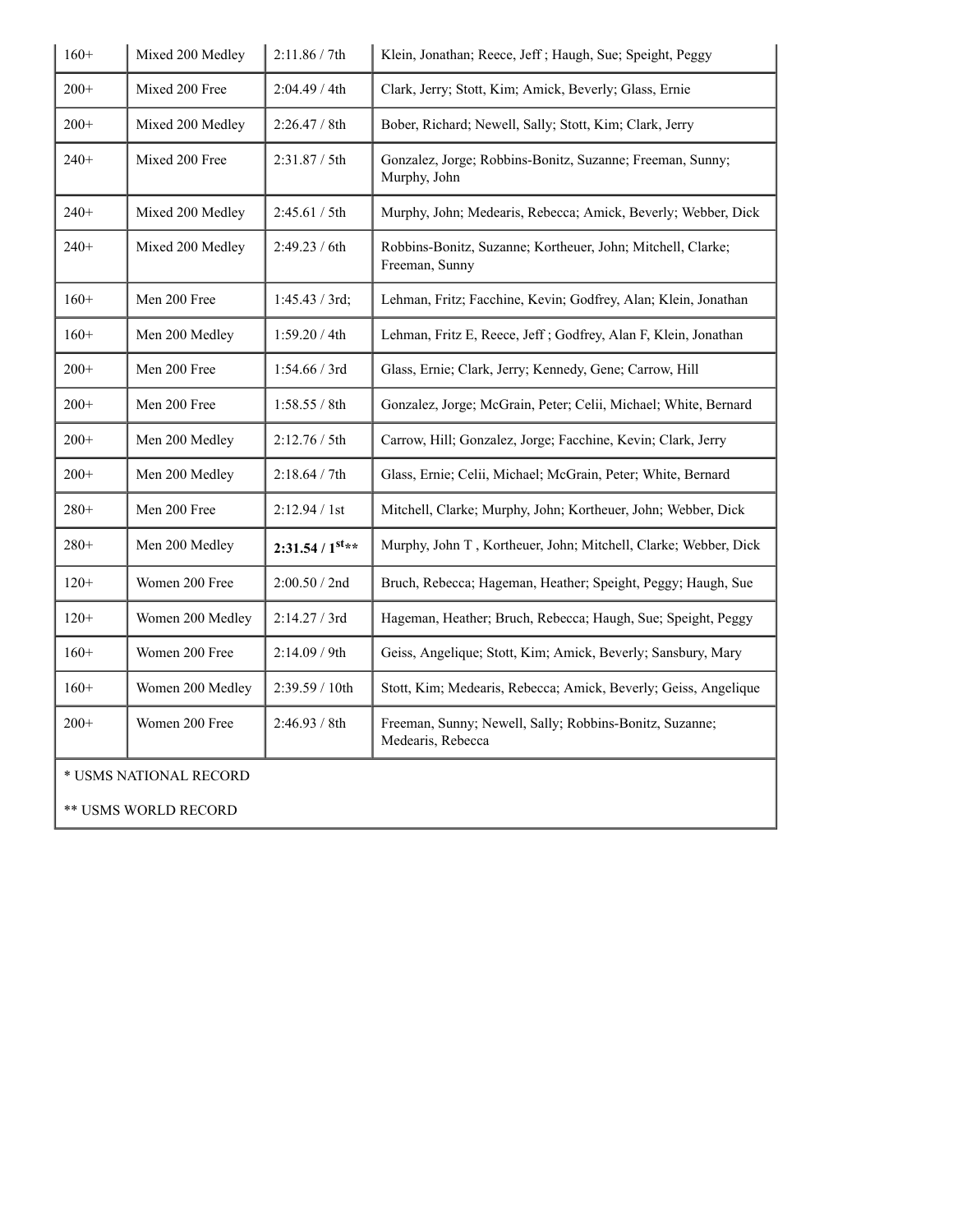

One way to swim faster is to remove all the padding from your swim suit



To return to *Across The Lanes* Table of Contents

<span id="page-7-0"></span>

## **UPCOMING 2000 / 2001 MASTERS SWIMMING EVENTS**

| Sep        | 9         | Montclair Lake 1 & 2 Mile<br>Lake Swim | Montclair, VA    | Harry Delong: (703) 368-0309                                        |
|------------|-----------|----------------------------------------|------------------|---------------------------------------------------------------------|
| Sep        | 23        | Sandhills Sharks Open Water<br>Swim    | Pinehurst, NC    | Catherine Bailey: (910) 949-<br>2371                                |
| Oct        | $13 - 15$ | <b>SCM</b> Meet                        | Orlando, FL      | Julie Sundstrom (407) 363-<br>1911<br>home.att.net/~dixiezone/Meets |
|            | 21        | <b>Fall SCM Invitational</b>           | Hillsborough, NC | Jerry Clark, (704) 366-2045                                         |
| <b>Nov</b> | 4,5       | Dixie Zone SCM<br>Championships        | Anderson, SC     | Steve Wycoff: (864) 260-5170                                        |
| Jan        | 27, 28    | Sunbelt Championships                  | Charlotte, NC    | Jerry Clark, (704) 366-2045                                         |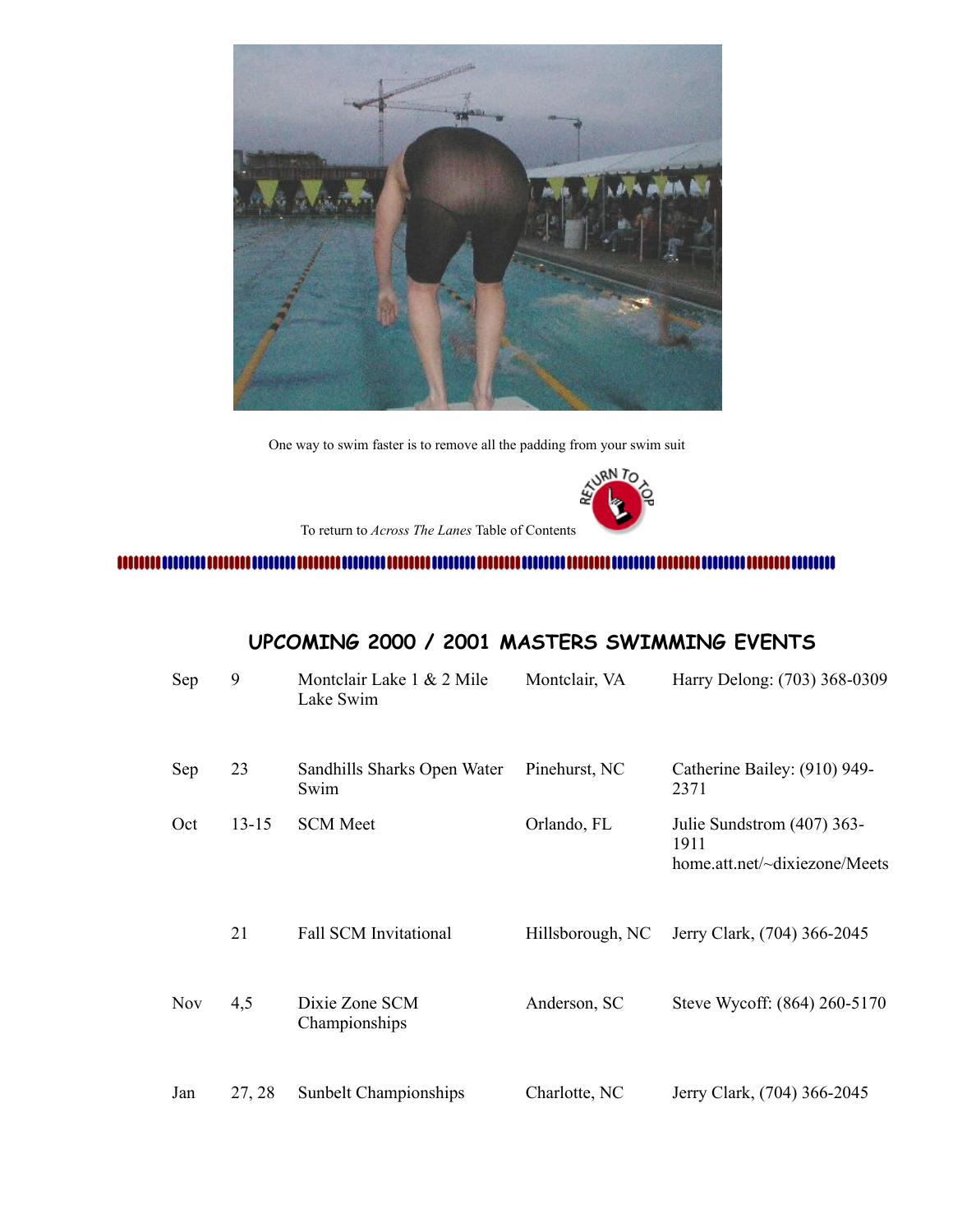

#### 

## <span id="page-8-0"></span>**NC Masters Swimmer Working To Bring International Masters Competition To Raleigh**

**Capitol pitches new meet** By Dale Gibson

The Business Journal; Week of August 21, 2000

RALEIGH A 10-day, Olympics-style competition involving as many as 8,000 national and international athletes is being planned for the Triangle in 2003 by Capitol Broadcasting Co. owner Jim Goodmon.

Masters athletes, generally those over 20 who are certified by age group within various sports, would be invited to the Triangle every two or three years to participate in such events as swimming, cycling, baseball, golf, tennis, basketball and track and field.

Goodmon says the plan was sparked by his frustration with the Triangle's unsuccessful bid for the 2007 Pan Am Games, which the U.S. Olympic Committee awarded to San Antonio. "It was obvious we had the best facilities and the best presentation, but we lost politically inside the Olympic group," he says. "I'm rebelling against the system. I didn't think we were treated fairly, and I decided we needed to do our own event."

Goodmon says no cost estimates have been developed to launch the 2003 games. "Our agreement is that we keep working on it and investing in it as long as we think we have a viable proposition. If it turns out we don't, we'll quit. This is about as entrepreneurial as it gets."

A new company called Carolina Sports Marketing has been incorporated to plan and stage the event. Hill Carrow, who headed the 1987 U.S. Olympic Festival in the Triangle, has been named president of the company and Winkie LaForce, a Capitol Broadcasting employee who headed the region's bid for the 2007 Pan Am Games, has been named vice president.

Carrow is a former Raleigh resident who was working with Carolina Power & Light Co. in the mid-1980s when he left to head up the Triangle's bid for the Olympic Festival. He left the region in 1993 to join Sara Lee Corp., where he oversaw the company's Olympics sponsorships.

Since 1993, he has worked with the U.S. Olympic Committee in Colorado Springs and has now relocated to Raleigh. Besides staging the 2003 event, Capitol Sports Marketing also will offer sports-marketing services as a part of the sports division of Capitol Broadcasting.

Carrow and LaForce are working with sports organizations such as U.S. Masters Swimming to pitch the concept and develop a list of invitees. "We have done research with the national governing bodies that indicates they would support this and they would like to see this happen," says Goodmon.

The scope of the event would fall somewhere between the Goodwill Games launched by broadcast tycoon Ted Turner and the U.S. Olympic Festival.

The 1987 festival in the Triangle drew 4,000 participants in 33 sports over 14 days. A total of 464,000 spectators attended, and it produced \$7.1 million in revenues on \$5.6 million in expenses.

Carrow says the 2003 competition probably would attract more participants but fewer spectators and less national exposure. But, he says, it also would be less costly to stage because existing facilities would be used and athletes would be responsible for their own expenses.

Masters athletes are certified in their individual sports and generally represent veteran performers who have a desire to win but are no longer considered world-class competitors. Masters athletes in running include the likes of former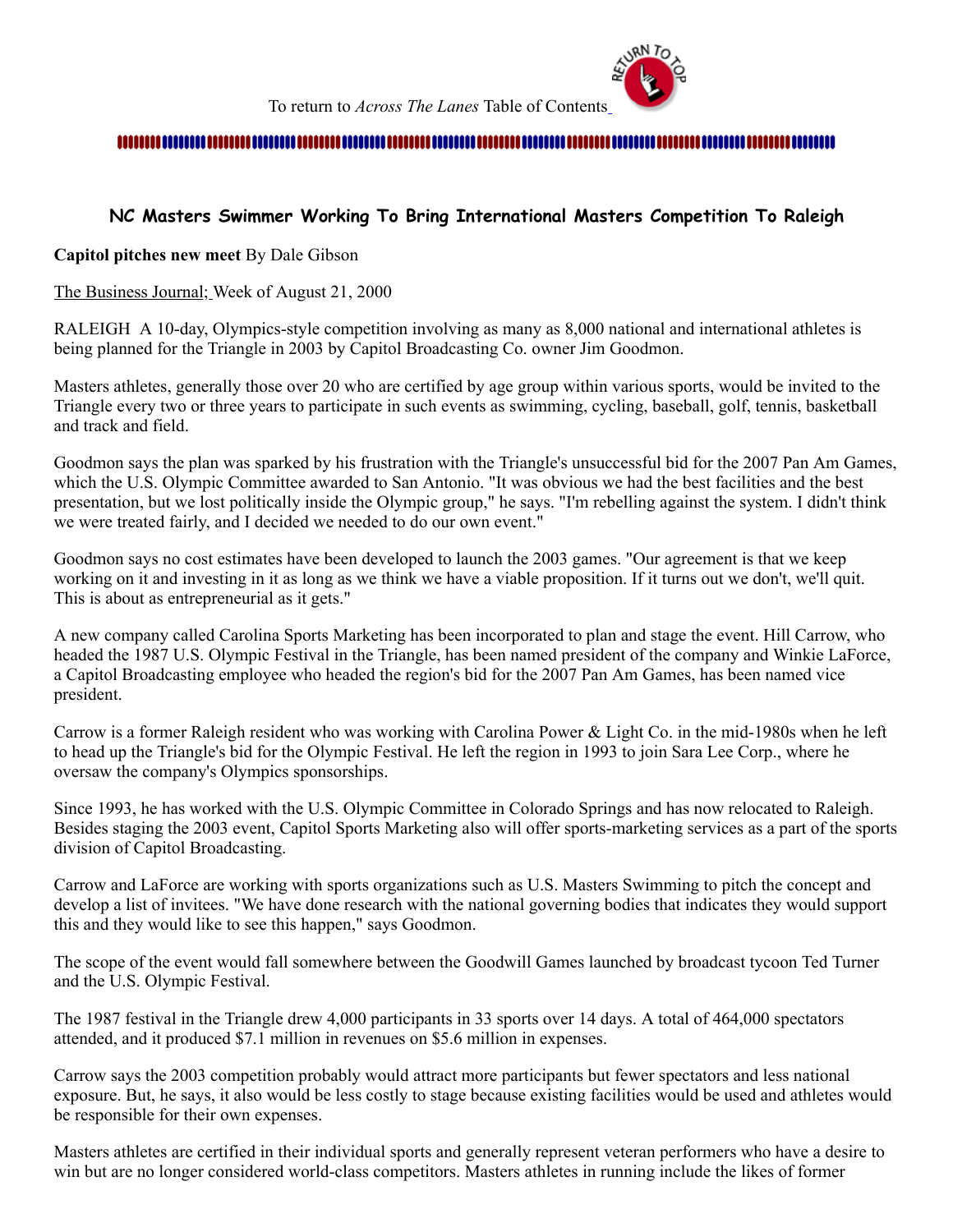Olympians John Tuttle and Ruth Wysocki.

Though the Triangle has hosted a number of amateur events, this one would be different in a significant respect: It would aim to make a profit for Capitol, whose media holdings include WRAL-TV, WRAL-FM radio and the North Carolina News Network along with the Durham Bulls.

It also holds the promise of injecting tourism dollars and bringing recognition to the region, which would allow Capitol Sports Marketing to make a pitch for sponsors to help underwrite costs. No sponsors have been approached.

"This has the potential to be a winning formula," says Harvey Schmitt, president of the Greater Raleigh Chamber of Commerce. "We have an excellent community for amateur athletics; we have an organizational team that has worked at the highest levels of amateur athletics; and we have very attractive venues to attract performers."

Besides the competition, Carrow says companion events focused on health and well-being as well as entertainment and cultural productions are planned to make the games an attractive destination for adults who maintain a desire to compete.

To return to *Across The Lanes* Table of Contents

## 

## <span id="page-9-0"></span>**Forms in this Newsletter**

The hard copy of this newsletter contains the following forms, that can be downloaded in their correct format using the Adobe Acrobat Reader. If you need dirctions on obtaining the free Adobe Acrobat reader or instructions on how to use, [Click Here](http://ncmasters.org/adobe.html)

Sandhills Sharks Open Water Swim Meet, Pinehurst on September 23, 2000 Meet Information and Entry Form

NC Fall Invitational Short Course Meters Swim Meet, Hillsborough on October 21, 2000 Meet Information and Entry Form

Download Outstanding 1999 Swimmer and Volunteer Award Forms

Download Outstanding 2000 Swimmer and Volunteer Award Forms

| Chairman              | Vice-Chairman                 | <b>Past Chairman</b> |                       | <b>Secretary</b>          | <b>Treasurer</b>        |
|-----------------------|-------------------------------|----------------------|-----------------------|---------------------------|-------------------------|
| Jerry Clark, CSM      | Clarke (Mitch) Mitchell, PEAK | Don Gilchrist, WYM   |                       | Sally Newell, RAM         | Alice U. Jones, RAM     |
| 3107 Cloverfield Rd.  | Box 19768                     | P.O. Box 3955        |                       | 1812 Swannanoa Drive      | 4716 Royal Troon Dr.    |
| Charlotte, NC 28211   | Asheville, NC 28805           | Wilmington, NC 28406 |                       | Greensboro, NC 27410-3934 | Raleigh, NC 27604-5844  |
| $(704)$ 366-2045      | $(828)$ 299-1410              | $(910)$ 313-0541     |                       | $(336)$ 299-1456          | $(919)$ 231-7638        |
| NCehairman@usms.org   | Neswimreem@juno.com           | Tomatoz@aol.com      |                       | Swimsally@aol.com         | Aujones@worldnet.att.ne |
|                       |                               |                      |                       |                           |                         |
| Registrar / Webmaster | <b>Top Ten Chairperson</b>    | Newsletter Editor    | <b>Records</b>        |                           |                         |
| George Simon, RAM     | Ceil Blackwell, RAM           | Jim Enyart, WYM      | Melisa Norman, CHM    |                           |                         |
| 10229 Boxelder Drive  | 4305 John Rencher Wynd        | 2840 Marsh Point Rd  | 39 Rogerson Dr.       |                           |                         |
| Raleigh, NC 27613     | Raleigh, NC 27612             | Southport, NC 28461  | Chapel Hill, NC 27514 |                           |                         |
| $(919) 846 - 2423$    | (919) 787-8324                | $(910)$ 253-3333     | $(919)$ 942-8631      |                           |                         |

#### **LMSC - NC Officers and Staff**

Aujones@worldnet.att.net



NCregistrar@usms.org ceilb@aol.com NCnewsletter@usms.org mjn2434@sprynet.com



Download

**Download**